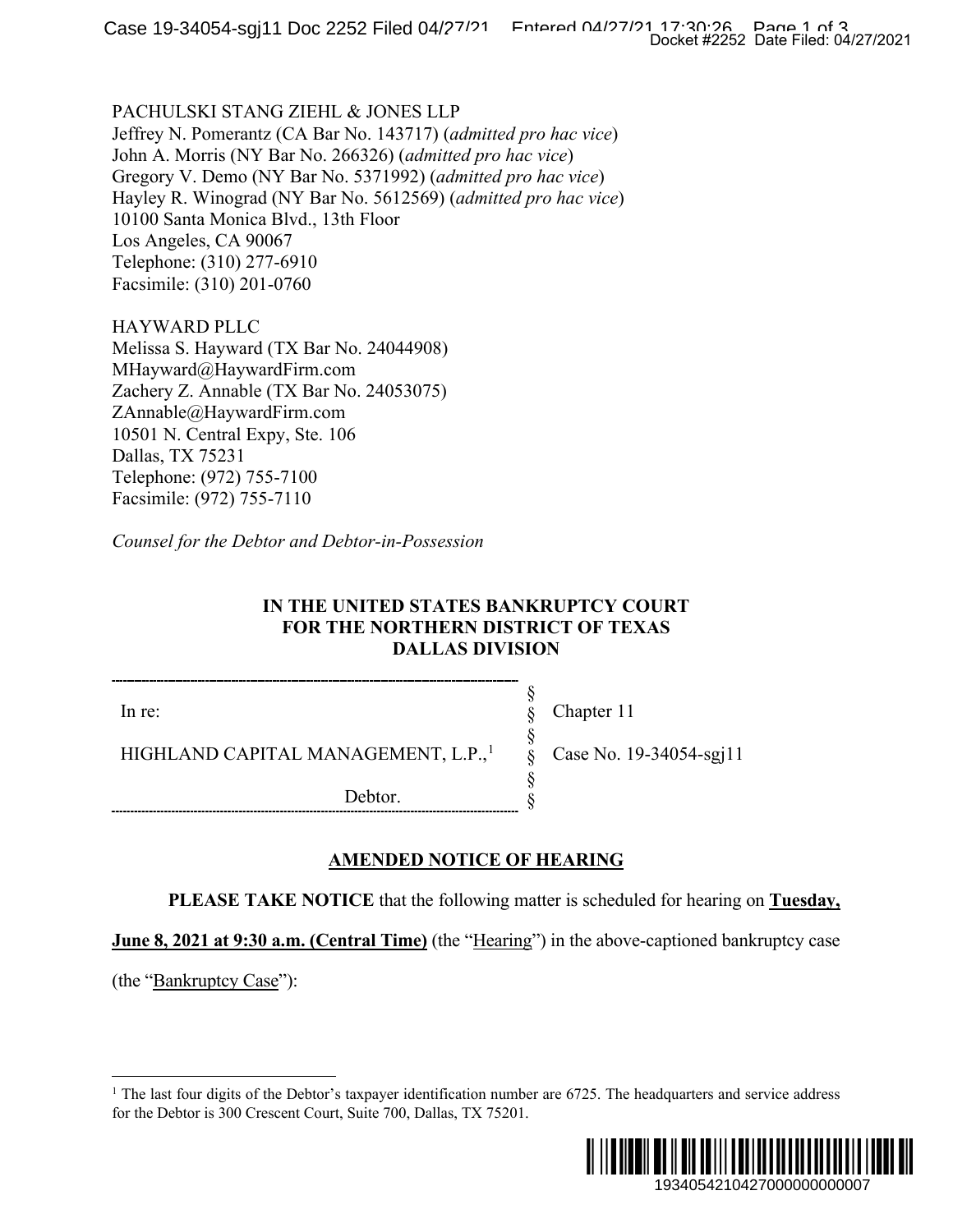1. *Debtor's Motion for Entry of an Order Requiring the Violators to Show Cause Why They Should Not Be Held in Civil Contempt for Violating Two Court Orders* [Docket No. 2247] (the "Motion").

The Hearing on the Motion will be held before The Honorable Stacey G. C. Jernigan, United States Bankruptcy Judge, at the United States Bankruptcy Court for the Northern District of Texas (Dallas Division), Earle Cabell Federal Building, 1100 Commerce Street, 14th Floor, Courtroom No. 1, Dallas, Texas 75242-1496, and **the following parties are required to appear in person at** 

## **the Hearing**:

- The Charitable DAF Fund, L.P. ("The DAF");
- CLO Holdco, Ltd. ("CLO Holdco");
- Sbaiti & Company PLLC ("Sbaiti & Co.");
- Those persons who authorized The DAF and CLO Holdco, respectively, to file *Plaintiff's Motion for Leave to File First Amended Complaint in the District Court* in that certain civil action styled *Charitable DAF Fund, L.P. et al. v. Highland Capital Management, L.P. et al.*, case no. 21-cv-00842, pending in the United States District Court for the Northern District of Texas; and
- James Dondero.

Any response (each, a "Response") to the relief requested in the Motion shall be filed with

the Clerk of the Court on or before **Friday, May 14, 2021 at 5:00 p.m. (Central Time)** (the

"Response Deadline").

The Debtor may file a reply (each, a "Reply") to any Response. Any Reply shall be filed

with the Clerk of the Court on or before **Friday, May 21, 2021 at 5:00 p.m. (Central Time)** (the

"Reply Deadline").

[*Remainder of Page Intentionally Left Blank*]